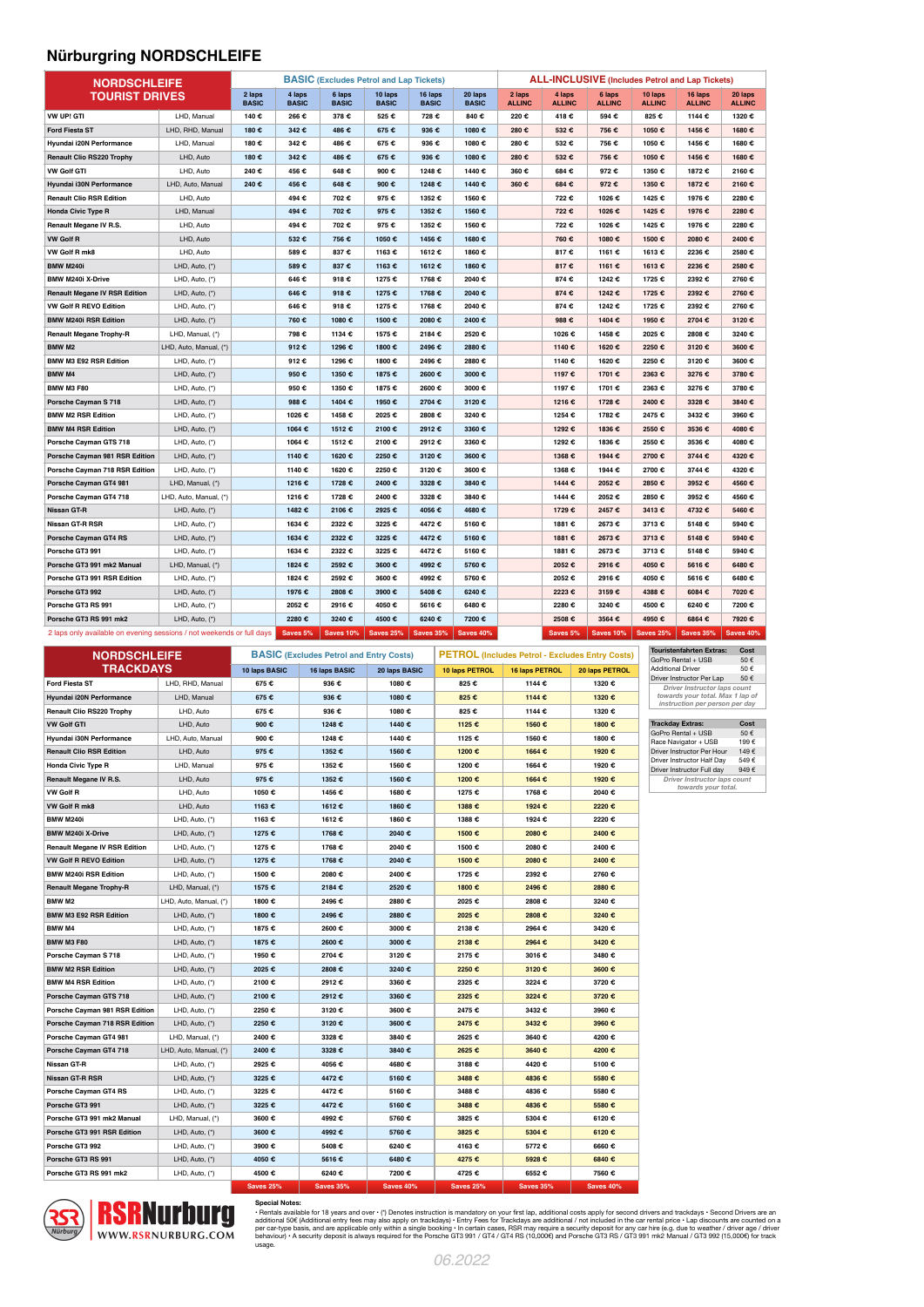## **Nürburgring GP TRACK**

| <b>GP TRACK</b>                      |                        |             | <b>BASIC</b> (Excludes Petrol and Track Tickets) |             | <b>ALL-INCLUSIVE</b> (Incl. Petrol & Track Tickets) |                          |                                                              |            |
|--------------------------------------|------------------------|-------------|--------------------------------------------------|-------------|-----------------------------------------------------|--------------------------|--------------------------------------------------------------|------------|
| <b>TOURIST DRIVES</b>                |                        | 100km BASIC | 150km BASIC                                      | 200km BASIC | <b>2 Session Starting Package</b>                   | <b>Per Extra Session</b> | <b>Touristenfahrten Extras:</b>                              | Cost       |
| <b>Ford Fiesta ST</b>                | LHD, RHD, Manual       | 299€        | 449€                                             | 599€        | 359€                                                | 180€                     | GoPro Rental + USB<br><b>Additional Driver</b>               | 50€<br>50€ |
| Hyundai i20N Performance             | LHD, Manual            | 299€        | 449€                                             | 599€        | 359€                                                | 180€                     | <b>Driver Instructor Session</b>                             | 50€        |
| Renault Clio RS220 Trophy            | LHD, Auto              | 299€        | 449€                                             | 599€        | 359€                                                | 180€                     | Driver Instructor Session count<br>towards your total. Max 1 |            |
| <b>VW Golf GTI</b>                   | LHD, Auto              | 449€        | 679€                                             | 899€        | 459€                                                | 230€                     | session of instruction per person                            |            |
| Hyundai i30N Performance             | LHD, Auto, Manual      | 449€        | 679€                                             | 899€        | 459€                                                | 230€                     | per day                                                      |            |
| <b>Renault Clio RSR Edition</b>      | LHD, Auto              | 479€        | 719€                                             | 949€        | 489€                                                | 245 €                    |                                                              |            |
| <b>Honda Civic Type R</b>            | LHD, Manual            | 479€        | 719€                                             | 949€        | 489€                                                | 245 €                    |                                                              |            |
| Renault Megane IV R.S.               | LHD, Auto              | 479€        | 719€                                             | 949€        | 489€                                                | 245 €                    |                                                              |            |
| <b>VW Golf R</b>                     | LHD, Auto              | 499€        | 749€                                             | 999€        | 519€                                                | 260€                     |                                                              |            |
| VW Golf R mk8                        | LHD, Auto              | 579€        | 859€                                             | 1149€       | 759€                                                | 380€                     |                                                              |            |
| <b>BMW M240i</b>                     | LHD, Auto, (*)         | 579€        | 859€                                             | 1149€       | 759 €                                               | 380€                     |                                                              |            |
| <b>BMW M240i X-Drive</b>             | LHD, Auto, (*)         | 629€        | 949€                                             | 1249€       | 819€                                                | 410€                     |                                                              |            |
| <b>Renault Megane IV RSR Edition</b> | LHD, Auto, (*)         | 629€        | 949€                                             | 1249€       | 819€                                                | 410€                     |                                                              |            |
| <b>VW Golf R REVO Edition</b>        | LHD, Auto, (*)         | 629€        | 949€                                             | 1249€       | 819€                                                | 410€                     |                                                              |            |
| <b>BMW M240i RSR Edition</b>         | LHD, Auto, (*)         | 749€        | 1099€                                            | 1499€       | 929€                                                | 470€                     |                                                              |            |
| <b>Renault Megane Trophy-R</b>       | LHD, Manual, (*)       | 799€        | 1199€                                            | 1599€       | 949€                                                | 490€                     |                                                              |            |
| BMW <sub>M2</sub>                    | LHD, Auto, Manual, (*) | 899€        | 1349€                                            | 1799€       | 1099€                                               | 550€                     |                                                              |            |
| BMW M3 E92 RSR Edition               | LHD, Auto, (*)         | 899€        | 1349€                                            | 1799 €      | 1099€                                               | 550€                     |                                                              |            |
| BMW M4                               | LHD, Auto, (*)         | 949€        | 1449€                                            | 1899 €      | 1149€                                               | 580€                     |                                                              |            |
| <b>BMW M3 F80</b>                    | LHD, Auto, (*)         | 949€        | 1449€                                            | 1899€       | 1149€                                               | 580€                     |                                                              |            |
| Porsche Cayman S 718                 | LHD, Auto, (*)         | 999€        | 1499€                                            | 1999€       | 1179€                                               | 590€                     |                                                              |            |
| <b>BMW M2 RSR Edition</b>            | LHD, Auto, (*)         | 1049€       | 1549€                                            | 2099€       | 1199 €                                              | 600€                     |                                                              |            |
| <b>BMW M4 RSR Edition</b>            | LHD, Auto, (*)         | 1149€       | 1749€                                            | 2299€       | 1249€                                               | 620€                     |                                                              |            |
| Porsche Cayman GTS 718               | LHD, Auto, (*)         | 1149€       | 1749€                                            | 2299€       | 1249€                                               | 620€                     |                                                              |            |
| Porsche Cayman 981 RSR Edition       | LHD, Auto, (*)         | 1199 €      | 1799€                                            | 2399€       | 1299€                                               | 660€                     |                                                              |            |
| Porsche Cayman 718 RSR Edition       | LHD, Auto, (*)         | 1199 €      | 1799€                                            | 2399 €      | 1299€                                               | 660€                     |                                                              |            |
| Porsche Cayman GT4 981               | LHD, Manual, (*)       | 1249€       | 1849€                                            | 2499€       | 1349€                                               | 700€                     |                                                              |            |
| Porsche Cayman GT4 718               | LHD, Auto, Manual, (*) | 1249€       | 1849€                                            | 2499€       | 1349€                                               | 700€                     |                                                              |            |
| Nissan GT-R                          | LHD, Auto, (*)         | 1399 €      | 2099€                                            | 2799€       | 1649€                                               | 840€                     |                                                              |            |
| Nissan GT-R RSR                      | LHD, Auto, (*)         | 1549€       | 2349€                                            | 3099€       | 1799€                                               | 920€                     |                                                              |            |
| Porsche Cayman GT4 RS                | LHD, Auto, (*)         | 1549€       | 2349€                                            | 3099€       | 1799€                                               | 980€                     |                                                              |            |
| Porsche GT3 991                      | LHD, Auto, (*)         | 1549€       | 2349€                                            | 3099€       | 1799€                                               | 910€                     |                                                              |            |
| Porsche GT3 991 mk2 Manual           | LHD, Manual, (*)       | 1749€       | 2599€                                            | 3499€       | 1999€                                               | 1000€                    |                                                              |            |
| Porsche GT3 991 RSR Edition          | LHD, Auto, (*)         | 1749 €      | 2599€                                            | 3499€       | 1999€                                               | 1000€                    |                                                              |            |
| Porsche GT3 992                      | LHD, Auto, (*)         | 1899€       | 2849€                                            | 3699€       | 2149€                                               | 1050€                    |                                                              |            |
| Porsche GT3 RS 991                   | LHD, Auto, (*)         | 1999€       | 2999€                                            | 3999€       | 2199€                                               | 1120€                    |                                                              |            |
| Porsche GT3 RS 991 mk2               | LHD, Auto, (*)         | 2149€       | 3199€                                            | 4299€       | 2459€                                               | 1250€                    |                                                              |            |

| <b>GP TRACK</b>                      |                        |             | <b>BASIC</b> (Excludes Petrol and Entry Fees) |               |              | <b>PETROL (Includes Petrol - Excludes Entry Costs)</b> | <b>Trackday Extras:</b><br>GoPro Rental + USB | Cost<br>50€                                                  |       |
|--------------------------------------|------------------------|-------------|-----------------------------------------------|---------------|--------------|--------------------------------------------------------|-----------------------------------------------|--------------------------------------------------------------|-------|
| <b>TRACKDAYS</b>                     |                        | 200km BASIC | 300km BASIC                                   | 400km BASIC   | 200km PETROL | 300km PETROL                                           | 400km PETROL                                  | Race Navigator + USB                                         | 1996  |
| <b>Ford Fiesta ST</b>                | LHD, RHD, Manual       | 599€        | 749€                                          | 899€          | 799€         | 999€                                                   | 1199 €                                        | Driver Instructor Per Hour 149<br>Driver Instructor Half Day | 549 6 |
| Hyundai i20N Performance             | LHD, Manual            | 599€        | 749€                                          | 899€          | 799€         | 999€                                                   | 1199 €                                        | Driver Instructor Full day                                   | 949   |
| <b>Renault Clio RS220 Trophy</b>     | LHD, Auto              | 599€        | 749€                                          | 899€          | 799€         | 999€                                                   | 1199 €                                        | Driver Instructor KM count<br>towards your total.            |       |
| <b>VW Golf GTI</b>                   | LHD, Auto              | 899€        | 1149€                                         | 1349€         | 1099€        | 1399 €                                                 | 1649€                                         |                                                              |       |
| Hyundai i30N Performance             | LHD, Auto, Manual      | 899€        | 1149€                                         | 1349€         | 1099€        | 1399 €                                                 | 1649€                                         |                                                              |       |
| <b>Renault Clio RSR Edition</b>      | LHD, Auto              | 949€        | 1199€                                         | 1399 €        | 1149€        | 1449€                                                  | 1699€                                         |                                                              |       |
| <b>Honda Civic Type R</b>            | LHD, Manual            | 949€        | 1199€                                         | 1399 €        | 1149€        | 1449€                                                  | 1699€                                         |                                                              |       |
| Renault Megane IV R.S.               | LHD, Auto              | 949€        | 1199 €                                        | 1399 €        | 1149€        | 1449€                                                  | 1699€                                         |                                                              |       |
| VW Golf R                            | LHD, Auto              | 999€        | 1279€                                         | 1499€         | 1199€        | 1499€                                                  | 1799 €                                        |                                                              |       |
| VW Golf R mk8                        | LHD, Auto              | 1149€       | 1449€                                         | 1749€         | 1449€        | 1799€                                                  | 2199€                                         |                                                              |       |
| <b>BMW M240i</b>                     | LHD, Auto, (*)         | 1149€       | 1449€                                         | 1749 €        | 1449€        | 1799 €                                                 | 2199€                                         |                                                              |       |
| <b>BMW M240i X-Drive</b>             | LHD, Auto, (*)         | 1249€       | 1599€                                         | 1849€         | 1549€        | 1949€                                                  | 2299€                                         |                                                              |       |
| <b>Renault Megane IV RSR Edition</b> | LHD, Auto, (*)         | 1249€       | 1599€                                         | 1849€         | 1549€        | 1949€                                                  | 2299€                                         |                                                              |       |
| VW Golf R REVO Edition               | LHD, Auto, (*)         | 1249€       | 1599€                                         | 1849€         | 1549€        | 1949€                                                  | 2299€                                         |                                                              |       |
| <b>BMW M240i RSR Edition</b>         | LHD, Auto, (*)         | 1499€       | 1899€                                         | 2249€         | 1799 €       | 2299€                                                  | 2699€                                         |                                                              |       |
| <b>Renault Megane Trophy-R</b>       | LHD, Manual, (*)       | 1599€       | 2049€                                         | 2399€         | 1899€        | 2399€                                                  | 2849€                                         |                                                              |       |
| BMW <sub>M2</sub>                    | LHD, Auto, Manual, (*) | 1799€       | 2299€                                         | 2699€         | 2099€        | 2649€                                                  | 3149€                                         |                                                              |       |
| BMW M3 E92 RSR Edition               | LHD, Auto, (*)         | 1799€       | 2299€                                         | 2699€         | 2099€        | 2649€                                                  | 3149€                                         |                                                              |       |
| <b>BMW M4</b>                        | LHD, Auto, (*)         | 1899€       | 2399€                                         | 2849€         | 2199€        | 2799€                                                  | 3299€                                         |                                                              |       |
| <b>BMW M3 F80</b>                    | LHD, Auto, (*)         | 1899€       | 2399€                                         | 2849€         | 2199€        | 2799 €                                                 | 3299€                                         |                                                              |       |
| Porsche Cayman S 718                 | LHD, Auto, (*)         | 1999 €      | 2549€                                         | 2999€         | 2299€        | 2899€                                                  | 3449€                                         |                                                              |       |
| <b>BMW M2 RSR Edition</b>            | LHD, Auto, (*)         | 2099€       | 2699€                                         | 3149€         | 2399€        | 2999€                                                  | 3599€                                         |                                                              |       |
| <b>BMW M4 RSR Edition</b>            | LHD, Auto, (*)         | 2299€       | 2899€                                         | 3449€         | 2499€        | 3149€                                                  | 3749€                                         |                                                              |       |
| Porsche Cayman GTS 718               | LHD, Auto, (*)         | 2299€       | 2899€                                         | 3449€         | 2499€        | 3149€                                                  | 3749€                                         |                                                              |       |
| Porsche Cayman 981 RSR Edition       | LHD, Auto, (*)         | 2399€       | 3049€                                         | 3599€         | 2699€        | 3399 €                                                 | 3999€                                         |                                                              |       |
| Porsche Cayman 718 RSR Edition       | LHD, Auto, (*)         | 2399€       | 3049€                                         | 3599 €        | 2699€        | 3399 €                                                 | 3999€                                         |                                                              |       |
| Porsche Cayman GT4 981               | LHD, Manual, (*)       | 2499€       | 3199€                                         | 3749€         | 2799€        | 3549 €                                                 | 4199€                                         |                                                              |       |
| Porsche Cayman GT4 718               | LHD, Auto, Manual, (*) | 2499€       | 3199€                                         | 3749 €        | 2799€        | 3549€                                                  | 4199€                                         |                                                              |       |
| Nissan GT-R                          | LHD, Auto, (*)         | 2799€       | 3549€                                         | 4199€         | 3099€        | 3949€                                                  | 4649€                                         |                                                              |       |
| Nissan GT-R RSR                      | LHD, Auto, (*)         | 3099€       | 3949€                                         | 4649€         | 3399€        | 4299€                                                  | 5099€                                         |                                                              |       |
| Porsche Cayman GT4 RS                | LHD, Auto, (*)         | 3099€       | 3949€                                         | 4649€         | 3399€        | 4299 €                                                 | 5099€                                         |                                                              |       |
| Porsche GT3 991                      | LHD, Auto, (*)         | 3099€       | 3949€                                         | 4649€         | 3399€        | 4299 €                                                 | 5099€                                         |                                                              |       |
| Porsche GT3 991 mk2 Manual           | LHD, Manual, (*)       | 3499€       | 4449€                                         | 5249€         | 3799€        | 4849€                                                  | 5699€                                         |                                                              |       |
| Porsche GT3 991 RSR Edition          | LHD, Auto, (*)         | 3499€       | 4449€                                         | 5249€         | 3799€        | 4849€                                                  | 5699€                                         |                                                              |       |
| Porsche GT3 992                      | LHD, Auto, (*)         | 3699€       | 4799€                                         | 5699€         | 4099€        | 5199€                                                  | 6149€                                         |                                                              |       |
| Porsche GT3 RS 991                   | LHD, Auto, (*)         | 3999€       | 5099€                                         | 5999€         | 4299€        | 5449€                                                  | 6449€                                         |                                                              |       |
| Porsche GT3 RS 991 mk2               | LHD, Auto, (*)         | 4299 €      | 5499€                                         | 6449€         | 4599€        | 5899€                                                  | 6899€                                         |                                                              |       |
|                                      |                        |             | Save over 15%                                 | Save over 25% |              | Save over 15%                                          | Save over 25%                                 |                                                              |       |



**Special Notes:** 

- Rentals available for 18 years and over (\*) Denotes instruction is mandatory in this car. Additional instruction costs may apply on the order of the second Drivers are an additional of the Second Drivers are an additiona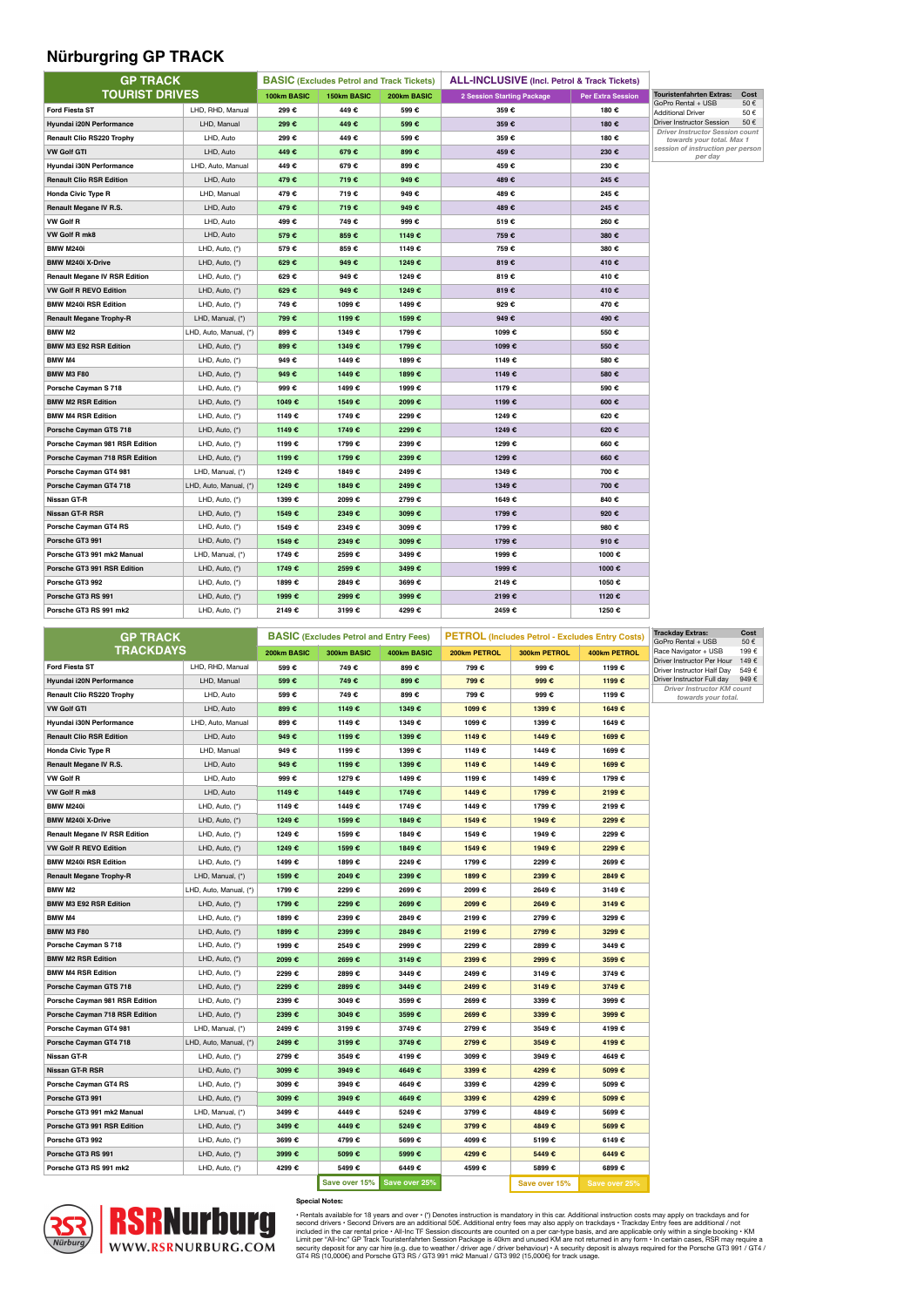## **Nürburgring VLN CONFIG**

| <b>COMBINED TRACK (VLN CONFIG)</b><br><b>BASIC</b> (Excludes Petrol and Lap Tickets) |                        | <b>ALL-INCLUSIVE</b> (Includes Petrol and Lap Tickets) |          |                  |                                                            | <b>Touristenfahrten Extras:</b><br>GoPro Rental + USB |          |                                            |                  |                                                           |
|--------------------------------------------------------------------------------------|------------------------|--------------------------------------------------------|----------|------------------|------------------------------------------------------------|-------------------------------------------------------|----------|--------------------------------------------|------------------|-----------------------------------------------------------|
| <b>TOURIST DRIVES</b>                                                                |                        |                                                        |          |                  | 2 laps BASIC   4 laps BASIC   6 laps BASIC   10 laps BASIC | 2 laps ALLINC                                         |          | 4 laps ALLINC 6 laps ALLINC 10 laps ALLINC |                  | <b>Additional Driver</b>                                  |
| VW UP! GTI                                                                           | LHD, Manual            | 170€                                                   | 323 €    | 459€             | 638€                                                       | 260€                                                  | 494€     | 702€                                       | 975€             | Driver Instructor Per Lap<br>Driver Instructor laps count |
| <b>Ford Fiesta ST</b>                                                                | LHD, RHD, Manual       | 220€                                                   | 418€     | 594€             | 825€                                                       | 320€                                                  | 608€     | 864€                                       | 1200€            | towards your total. Max 1 lap of                          |
| Hyundai i20N Performance                                                             | LHD, Manual            | 220€                                                   | 418€     | 594€             | 825€                                                       | 320€                                                  | 608€     | 864 €                                      | 1200€            | instruction per person per day                            |
| <b>Renault Clio RS220 Trophy</b>                                                     | LHD, Auto              | 220€                                                   | 418€     | 594€             | 825€                                                       | 320€                                                  | 608€     | 864€                                       | 1200€            |                                                           |
| <b>VW Golf GTI</b>                                                                   | LHD, Auto              | 290€                                                   | 551 €    | 783€             | 1088€                                                      | 400€                                                  | 760€     | 1080€                                      | 1500€            |                                                           |
| Hyundai i30N Performance                                                             | LHD, Auto, Manual      | 290€                                                   | 551 €    | 783€             | 1088€                                                      | 400€                                                  | 760€     | 1080€                                      | 1500€            |                                                           |
| <b>Renault Clio RSR Edition</b>                                                      | LHD, Auto              | 310€                                                   | 589€     | 837€             | 1163€                                                      | 420€                                                  | 798€     | 1134€                                      | 1575€            |                                                           |
| <b>Honda Civic Type R</b>                                                            | LHD, Manual            | 310€                                                   | 589€     | 837€             | 1163 €                                                     | 420€                                                  | 798 €    | 1134 €                                     | 1575€            |                                                           |
| Renault Megane IV R.S.                                                               | LHD, Auto              | 310€                                                   | 589€     | 837€             | 1163€                                                      | 420€                                                  | 798€     | 1134 €                                     | 1575€            |                                                           |
| <b>VW Golf R</b>                                                                     | LHD, Auto              | 340€                                                   | 646€     | 918€             | 1275€                                                      | 450€                                                  | 855€     | 1215 €                                     | 1688€            |                                                           |
| VW Golf R mk8                                                                        | LHD, Auto              |                                                        | 703€     | 999€             | 1388€                                                      |                                                       | 950€     | 1350€                                      | 1875€            |                                                           |
| <b>BMW M240i</b>                                                                     | LHD, Auto, (*)         |                                                        | 703 €    | 999€             | 1388€                                                      |                                                       | 950€     | 1350€                                      | 1875€            |                                                           |
| BMW M240i X-Drive                                                                    | LHD, Auto, (*)         |                                                        | 779€     | 1107 €           | 1538€                                                      |                                                       | 1026€    | 1458€                                      | 2025€            |                                                           |
| <b>Renault Megane IV RSR Edition</b>                                                 | LHD, Auto, (*)         |                                                        | 779€     | 1107€            | 1538€                                                      |                                                       | 1026€    | 1458€                                      | 2025€            |                                                           |
| VW Golf R REVO Edition                                                               | LHD, Auto, (*)         |                                                        | 779€     | 1107 €           | 1538€                                                      |                                                       | 1026€    | 1458€                                      | 2025€            |                                                           |
| <b>BMW M240i RSR Edition</b>                                                         | LHD, Auto, (*)         |                                                        | 912€     | 1296€            | 1800€                                                      |                                                       | 1159€    | 1647€                                      | 2288€            |                                                           |
| <b>Renault Megane Trophy-R</b>                                                       | LHD, Manual, (*)       |                                                        | 950€     | 1350€            | 1875€                                                      |                                                       | 1197 €   | 1701 €                                     | 2363€            |                                                           |
| <b>BMW M2</b>                                                                        | LHD, Auto, Manual, (*) |                                                        | 1102€    | 1566€            | 2175€                                                      |                                                       | 1349€    | 1917€                                      | 2663€            |                                                           |
| BMW M3 E92 RSR Edition                                                               | LHD, Auto, (*)         |                                                        | 1102€    | 1566€            | 2175€                                                      |                                                       | 1349€    | 1917€                                      | 2663€            |                                                           |
| <b>BMW M4</b>                                                                        | LHD, Auto, (*)         |                                                        | 1140€    | 1620€            | 2250€                                                      |                                                       | 1425€    | 2025€                                      | 2813€            |                                                           |
| <b>BMW M3 F80</b>                                                                    | LHD, Auto, (*)         |                                                        | 1140€    | 1620€            | 2250€                                                      |                                                       | 1425€    | 2025€                                      | 2813€            |                                                           |
| Porsche Cayman S 718                                                                 | LHD, Auto, (*)         |                                                        | 1197€    | 1701 €           | 2363€                                                      |                                                       | 1444€    | 2052€                                      | 2850€            |                                                           |
| <b>BMW M2 RSR Edition</b>                                                            | LHD, Auto, (*)         |                                                        | 1235€    | 1755€            | 2438€                                                      |                                                       | 1482€    | 2106€                                      | 2925€            |                                                           |
| <b>BMW M4 RSR Edition</b>                                                            | LHD, Auto, (*)         |                                                        | 1273€    | 1809€            | 2513€                                                      |                                                       | 1520€    | 2160€                                      | 3000€            |                                                           |
| Porsche Cayman GTS 718                                                               | LHD, Auto, (*)         |                                                        | 1273€    | 1809€            | 2513€                                                      |                                                       | 1520€    | 2160€                                      | 3000€            |                                                           |
| Porsche Cayman 981 RSR Edition                                                       | LHD, Auto, (*)         |                                                        | 1368€    | 1944€            | 2700€                                                      |                                                       | 1615€    | 2295€                                      | 3188€            |                                                           |
| Porsche Cayman 718 RSR Edition                                                       | LHD, Auto, (*)         |                                                        | 1368€    | 1944 €           | 2700€                                                      |                                                       | 1615€    | 2295€                                      | 3188€            |                                                           |
| Porsche Cayman GT4 981                                                               | LHD, Manual, (*)       |                                                        | 1463€    | 2079€            | 2888€                                                      |                                                       | 1710€    | 2430€                                      | 3375€            |                                                           |
| Porsche Cayman GT4 718                                                               | LHD, Auto, Manual, (*) |                                                        | 1463€    | 2079€            | 2888€                                                      |                                                       | 1710€    | 2430€                                      | 3375€            |                                                           |
| Nissan GT-R                                                                          | LHD, Auto, (*)         |                                                        | 1786€    | 2538€            | 3525€                                                      |                                                       | 2071€    | 2943€                                      | 4088€            |                                                           |
| Nissan GT-R RSR                                                                      | LHD, Auto, (*)         |                                                        | 1957€    | 2781 €           | 3863€                                                      |                                                       | 2242€    | 3186€                                      | 4425€            |                                                           |
| Porsche Cayman GT4 RS                                                                | LHD, Auto, (*)         |                                                        | 1957€    | 2781 €           | 3863€                                                      |                                                       | 2242€    | 3186€                                      | 4425€            |                                                           |
| Porsche GT3 991                                                                      | LHD, Auto, (*)         |                                                        | 1957€    | 2781 €           | 3863€                                                      |                                                       | 2242€    | 3186€                                      | 4425€            |                                                           |
| Porsche GT3 991 mk2 Manual                                                           | LHD, Manual, (*)       |                                                        | 2185€    | 3105€            | 4313€                                                      |                                                       | 2432€    | 3456€                                      | 4800€            |                                                           |
| Porsche GT3 991 RSR Edition                                                          | LHD, Auto, (*)         |                                                        | 2185€    | 3105€            | 4313€                                                      |                                                       | 2432€    | 3456€                                      | 4800€            |                                                           |
| Porsche GT3 992                                                                      | LHD, Auto, (*)         |                                                        | 2375€    | 3375 €           | 4688€                                                      |                                                       | 2660€    | 3780€                                      | 5250€            |                                                           |
| Porsche GT3 RS 991                                                                   | LHD, Auto, (*)         |                                                        | 2470€    | 3510€            | 4875€                                                      |                                                       | 2717€    | 3861 €                                     | 5363€            |                                                           |
| Porsche GT3 RS 991 mk2                                                               | LHD, Auto, (*)         |                                                        | 2736€    | 3888€            | 5400€                                                      |                                                       | 2983€    | 4239€                                      | 5888€            |                                                           |
| 2 laps only available on evening sessions / not weekends or full days                |                        |                                                        | Saves 5% | <b>Saves 10%</b> | Saves 25%                                                  |                                                       | Saves 5% | <b>Saves 10%</b>                           | <b>Saves 25%</b> |                                                           |

## **OTHER CIRCUITS** (Hockenheim, Zandvoort etc)

| <b>OTHER CIRCUIT TRACKDAYS</b>           |                        | <b>BASIC</b> (Excludes Petrol and Entry Fees) |               |               |  |  |  |
|------------------------------------------|------------------------|-----------------------------------------------|---------------|---------------|--|--|--|
| (e.g. Zolder, Hockenheim, Zandvoort etc) |                        | 200km BASIC                                   | 300km BASIC   | 400km BASIC   |  |  |  |
| Hyundai i30N Performance                 | LHD, Auto, Manual      | 899€                                          | 1149€         | 1349€         |  |  |  |
| <b>Renault Clio RSR Edition</b>          | LHD, Auto              | 949€                                          | 1199€         | 1399€         |  |  |  |
| <b>Honda Civic Type R</b>                | LHD, Manual            | 949€                                          | 1199€         | 1399€         |  |  |  |
| Renault Megane IV R.S.                   | LHD, Auto              | 949€                                          | 1199€         | 1399€         |  |  |  |
| VW Golf R mk8                            | LHD, Auto              | 1149€                                         | 1449€         | 1749€         |  |  |  |
| <b>BMW M240i</b>                         | LHD, Auto, (*)         | 1149€                                         | 1449€         | 1749€         |  |  |  |
| <b>BMW M240i X-Drive</b>                 | LHD, Auto, (*)         | 1249€                                         | 1599€         | 1849€         |  |  |  |
| <b>Renault Megane IV RSR Edition</b>     | LHD, Auto, (*)         | 1249€                                         | 1599€         | 1849€         |  |  |  |
| <b>VW Golf R REVO Edition</b>            | LHD, Auto, (*)         | 1249€                                         | 1599€         | 1849€         |  |  |  |
| <b>BMW M240i RSR Edition</b>             | LHD, Auto, (*)         | 1499€                                         | 1899€         | 2249€         |  |  |  |
| <b>Renault Megane Trophy-R</b>           | LHD, Manual, (*)       | 1599€                                         | 2049€         | 2399€         |  |  |  |
| <b>BMW M2</b>                            | LHD, Auto, Manual, (*) | 1799 €                                        | 2299€         | 2699€         |  |  |  |
| <b>BMW M3 E92 RSR Edition</b>            | LHD, Auto, (*)         | 1799 €                                        | 2299€         | 2699€         |  |  |  |
| <b>BMW M4</b>                            | LHD, Auto, (*)         | 1899€                                         | 2399€         | 2849€         |  |  |  |
| <b>BMW M3 F80</b>                        | LHD, Auto, (*)         | 1899€                                         | 2399€         | 2849€         |  |  |  |
| <b>Porsche Cayman S 718</b>              | LHD, Auto, (*)         | 1999€                                         | 2549€         | 2999€         |  |  |  |
| <b>BMW M2 RSR Edition</b>                | LHD, Auto, (*)         | 2099€                                         | 2699€         | 3149€         |  |  |  |
| <b>BMW M4 RSR Edition</b>                | LHD, Auto, (*)         | 2299€                                         | 2899€         | 3449€         |  |  |  |
| Porsche Cavman GTS 718                   | LHD, Auto, (*)         | 2299€                                         | 2899€         | 3449€         |  |  |  |
| Porsche Cayman 981 RSR Edition           | LHD, Auto, (*)         | 2399€                                         | 3049€         | 3599€         |  |  |  |
| Porsche Cayman 718 RSR Edition           | LHD, Auto, (*)         | 2399 €                                        | 3049€         | 3599€         |  |  |  |
| Porsche Cayman GT4 981                   | LHD, Manual, (*)       | 2499€                                         | 3199€         | 3749€         |  |  |  |
| Porsche Cayman GT4 718                   | LHD, Auto, Manual, (*) | 2499€                                         | 3199€         | 3749€         |  |  |  |
| <b>Nissan GT-R</b>                       | LHD, Auto, (*)         | 2799€                                         | 3549€         | 4199€         |  |  |  |
| Nissan GT-R RSR                          | LHD, Auto, (*)         | 3099€                                         | 3949€         | 4649€         |  |  |  |
| Porsche Cayman GT4 RS                    | LHD, Auto, (*)         | 3099€                                         | 3949€         | 4649€         |  |  |  |
| Porsche GT3 991                          | LHD, Auto, (*)         | 3099€                                         | 3949€         | 4649€         |  |  |  |
| Porsche GT3 991 mk2 Manual               | LHD, Manual, (*)       | 3499€                                         | 4449€         | 5249€         |  |  |  |
| Porsche GT3 991 RSR Edition              | LHD, Auto, (*)         | 3499€                                         | 4449€         | 5249€         |  |  |  |
| Porsche GT3 992                          | LHD, Auto, (*)         | 3699€                                         | 4799€         | 5699€         |  |  |  |
| Porsche GT3 RS 991                       | LHD, Auto, (*)         | 3999€                                         | 5099€         | 5999€         |  |  |  |
| Porsche GT3 RS 991 mk2                   | LHD, Auto, (*)         | 4299€                                         | 5499€         | 6449€         |  |  |  |
|                                          |                        |                                               | Save over 15% | Save over 25% |  |  |  |

| <b>Trackday Extras:</b>         |                                         | Cost    |
|---------------------------------|-----------------------------------------|---------|
| GoPro Rental + USB              | Per Day                                 | 50€     |
| Race Navigator +                | Per Day                                 | 199€    |
| Race Suit Rental                | Per Day                                 | 25€     |
| <b>Additional Driver</b>        | (+ Entry costs where required)          | 50€     |
| Driver Instructor               | Half Day (+ Entry costs where required) | 549€    |
| Driver Instructor               | Full Day (+ Entry costs where required) | 949€    |
|                                 |                                         |         |
| <b>Relocation Costs Per Car</b> |                                         | Cost    |
| Overnight charge                | Per Night / Per Staff Member            | 200€    |
| <b>Mechanical Support</b>       | Per Day                                 | 495€    |
|                                 |                                         |         |
| Spa                             | 120km / from Nürburg / One way          | 250€    |
| <b>Zolder</b>                   | 200km / from Nürburg / One way          | 400 €   |
| Hockenheim                      | 220km / from Nürburg / One way          | 450€    |
| <b>Bilster Berg</b>             | 300km / from Nürburg / One way          | 600 f   |
| <b>Zandvoort</b>                | 370km / from Nürburg / One way          | 740€    |
| l'Anneau du Rhin                | 380km / from Nürburg / One way          | 760€    |
| Dijon Prenois                   | 460km / from Nürburg / One way          | 920€    |
| Other                           | Per Km                                  | $2 \in$ |
|                                 |                                         |         |

### **Special Notes:**

• Rentals available for 18 years and over (\*) Denotes instruction is<br>mandatory on your first lap, additional costs apply for second drivers<br>and trackdays • Second Drivers are an additional 506 (Additional entry<br>fees may al